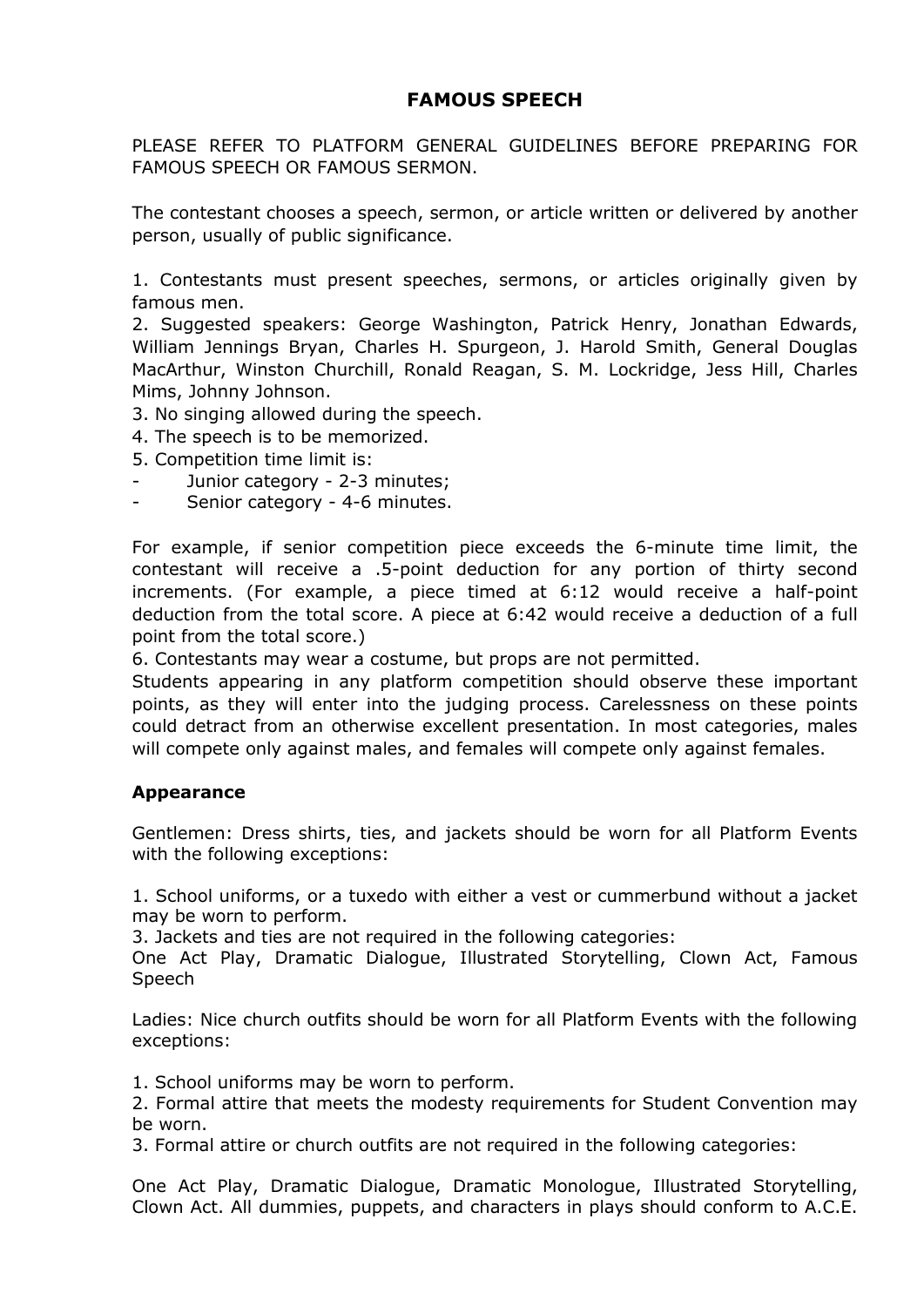dress and hair codes (obvious exceptions: George Washington in powdered wig; apostle Paul in robe, etc.).

Poise - Self-Confidence

Approach - The approach is one of the most important elements in speaking, public reading, or singing. The contestant should walk confidently and briskly to the podium or front of the room and establish eye contact, pause for 5-10 seconds, and begin his presentation.

Eye Contact - The contestant should establish rapport with the audience by good eye contact. He should avoid looking down often at his notes or Bible, at the ceiling, or out of the window. His eyes should move up and down, back and forth, over the entire audience slowly and naturally.

Posture and Gestures - The rule for posture is DO NOT SLOUCH!! The contestant should stand straight, but not lock his/her knees. Gestures should be free and flow naturally from enthusiasm. Natural movements are more effective than forced gestures. Feel free to utilize the space on the stage or presentation area.

Delivery - The speaker should project his voice, using the diaphragm. Recreate the mood, experience, emotion, and feelings of the author. Employ voice variations and tempo.

### **Preparation**

Preparation and study are prerequisites for all speaking, reading, or musical performances. Research, organization, outline, and familiarity are the elements of preparation. Students entering any platform competition are encouraged to complete the A.C.E. Speech PACEs.

## **Platform Presentation**

Introduction of entry before the judges: Contestants in platform presentations are to give their first and last names and title of presentation distinctly ("My name is John Doe and the title of my oratory is The Contrium of the setting of my oratory is The Cohn and the title of my oratory is involving more than one person, a spokesman should be selected.

JUDGES: This introduction is NOT to be counted as time against their presentation.

All selections and scripts must be memorized. Exceptions: Oral Arguments, Preaching, and Oratory contestants may use outline note cards.

Material should be CAREFULLY CHOSEN OR WRITTEN for platform events to ENSURE that evil characters would NOT be glorified and that the student rehearsing (or the listener) would NOT be forced to dwell on negative or harmful thoughts or ideas.

PLEASE NOTE: ALL AUTHORS/WRITERS FOR ALL PLATFORM EVENT SCRIPTS MUST BE GIVEN PROPER CREDIT.

**\*\*\*\*\*\*\***